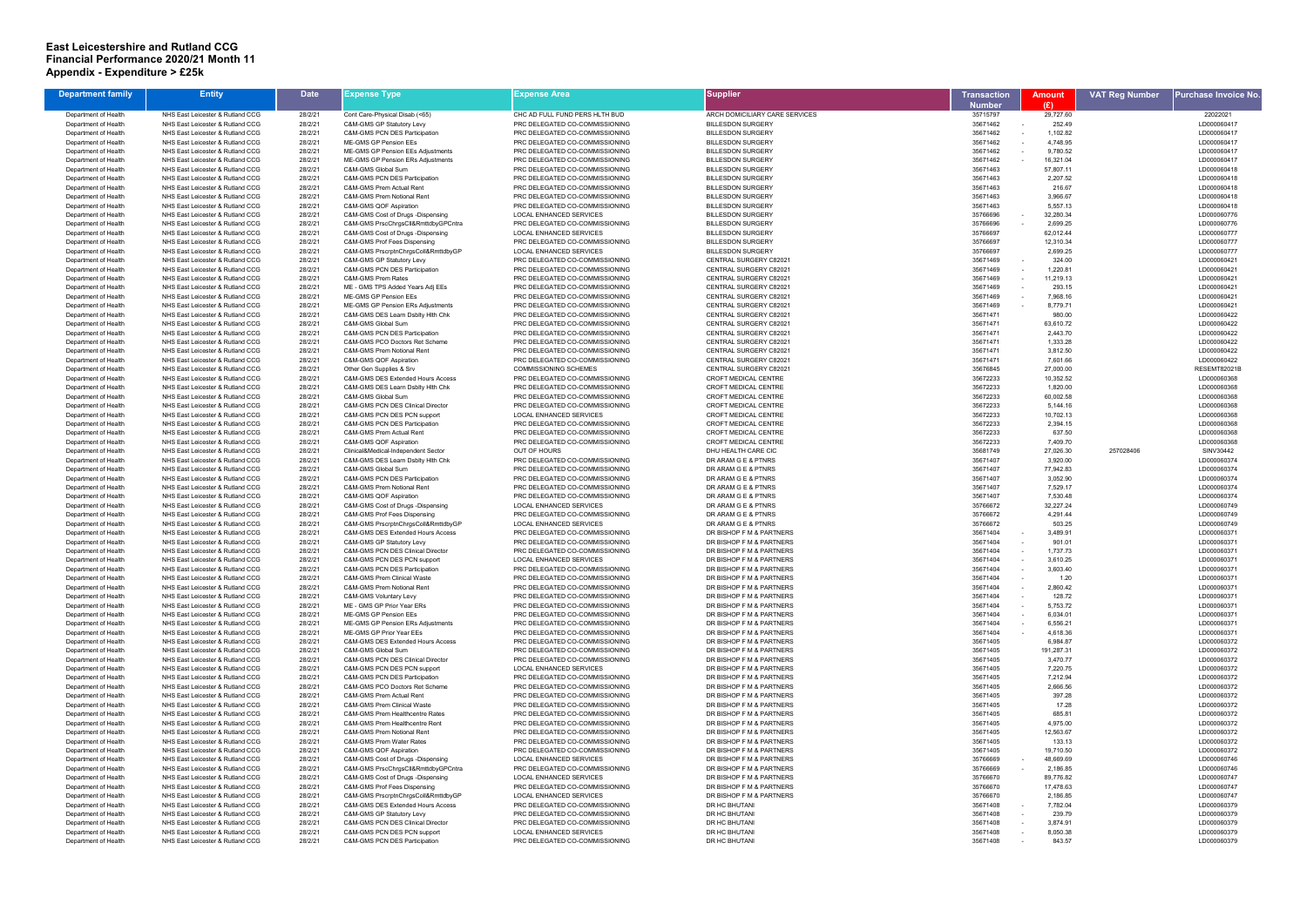Department of Health NHS East Leicester & Rutland CCG 28/2/21 C&M-GMS Prem Notional Rent PRC DELEGATED CO-COMMISSIONING DR SHANKS M P & PTNRS 35671433 2,450.00 2,450.00 2,450.00 LD000060400

Department of Health NHS East Leicester & Rutland CCG 28/2/21 C&M-GMS Voluntary Levy PRC DELEGATED CO-COMMISSIONING DR HC BHUTANI 35671408 - 34.26 LD000060379 Department of Health NHS East Leicester & Rutland CCG 28/2/21 ME-GMS GP Pension EEs PRC DELEGATED CO-COMMISSIONING DR HC BHUTANI DR 2012 2012 35671408 - 3,360.92 LD000060379 LD000060379 Department of Health NHS East Leicester & Rutland CCG 28/2/21 ME-GMS GP Pension ERs Adjustments PRC DELEGATED CO-COMMISSIONING DR HC BHUTANI DR 2012 DR 2012 DR 2012 DR 2012 DR 2012 DR 2012 DR 3.698.05 LD000060379 Department of Health NHS East Leicester & Rutland CCG 28/2/21 C&M-GMS DES Extended Hours Access PRC DELEGATED CO-COMMISSIONING DR HC BHUTANI 2011 2012 2013 2013 2013 2014 2012 2013 2012 2013 2014 2013 2014 2014 2014 2014 2 Department of Health NHS East Leicester & Rutland CCG 28/2/21 C&M-GMS DES Learn Dsblty Hlth Chk PRC DELEGATED CO-COMMISSIONING DR HC BHUTANI DR 2010 28:071409 35671409 1,120.00 1,120.00 LD000060380 Department of Health NHS East Leicester & Rutland CCG 28/2/21 C&M-GMS Global Sum PRC DELEGATED CO-COMMISSIONING DR HC BHUTANI DR 2010 2010 10000000380 28671409 43,553.31 20000000380 28/2021 DR 35671409 43,553.31 LD00006038 Department of Health NHS East Leicester & Rutland CCG 28/2/21 C&M-GMS PCN DES Clinical Director PRC DELEGATED CO-COMMISSIONING DR HC BHUTANI 35671409 7,749.82 LD000060380 Department of Health NHS East Leicester & Rutland CCG 28/2/21 C&M-GMS PCN DES PCN support LOCAL ENHANCED SERVICES DR HC BHUTANI 35671409 16,100.76 LD000060380 Department of Health NHS East Leicester & Rutland CCG 28/2/21 C&M-GMS PCN DES Participation PRC DELEGATED CO-COMMISSIONING DR HC BHUTANI 2011 2012 2013 2013 2013 2014 2012 2013 2014 2012 2012 2013 2014 2012 2013 2014 2014 Department of Health NHS East Leicester & Rutland CCG 28/2/21 C&M-GMS Prem Actual Rent PRC DELEGATED CO-COMMISSIONING DR HC BHUTANI 2.633.33 35671409 12,633.33 2012 2.0000060380 LD000060380 Department of Health NHS East Leicester & Rutland CCG 28/2/21 C&M-GMS Prem Clinical Waste PRC DELEGATED CO-COMMISSIONING DR HC BHUTANI 2011 2012 2013 35671409 3,351.90 3,351.90 LD000060380 Department of Health NHS East Leicester & Rutland CCG 28/2/21 C&M-GMS QOF Aspiration PRC DELEGATED CO-COMMISSIONING DR HC BHUTANI 35671409 4,226.13 LD000060380 Department of Health NHS East Leicester & Rutland CCG 28/2/21 C&M-GMS DES Learn Dsblty Hlth Chk PRC DELEGATED CO-COMMISSIONING DR HOLLINGTON A & PTNS 35671411 35671411 1,260.00 1,260.00 LD000060382 Department of Health NHS East Leicester & Rutland CCG 28/2/21 C&M-GMS Global Sum PRC DELEGATED CO-COMMISSIONING DR HOLLINGTON A & PTNS 35671411 70,174.18 LD000060382 Department of Health NHS East Leicester & Rutland CCG 28/2/21 C&M-GMS PCN DES Participation PRC DELEGATED CO-COMMISSIONING DR HOLLINGTON A & PTNS 35671411 2,755.03 LD000060382 Department of Health NHS East Leicester & Rutland CCG 28/2/21 C&M-GMS Prem Notional Rent PRC DELEGATED CO-COMMISSIONING DR HOLLINGTON A & PTNS 35671411 3,708.33 35671411 3,708.33 LD000060382 Department of Health NHS East Leicester & Rutland CCG 28/2/21 C&M-GMS QOF Aspiration PRC DELEGATED CO-COMMISSIONING DR HOLLINGTON A & PTNS 35671411 7,357.83 25671411 7,357.83 LD000060382 Department of Health NHS East Leicester & Rutland CCG 28/2/21 C&M-GMS DES Extended Hours Access PRC DELEGATED CO-COMMISSIONING DR HUSAIN S Z & PTN 35671413 35671413 11,948.74 11,948.74 LD000060384 Department of Health NHS East Leicester & Rutland CCG 28/2/21 C&M-GMS Global Sum PRC DELEGATED CO-COMMISSIONING DR HUSAIN S Z & PTN 35671413 32,217.36 32,217.36 LD000060384 Department of Health NHS East Leicester & Rutland CCG 28/2/21 C&M-GMS PCN DES Clinical Director PRC DELEGATED CO-COMMISSIONING DR HUSAIN S Z & PTN 35671413 35671413 5,937.32 LD000060384 Department of Health NHS East Leicester & Rutland CCG 28/2/21 C&M-GMS PCN DES PCN support LOCAL ENHANCED SERVICES DR HUSAIN S Z & PTN 35671413 35671413 12,352.26 13,352.26 LD000060384 Department of Health NHS East Leicester & Rutland CCG 28/2/21 C&M-GMS PCN DES Participation PRC DELEGATED CO-COMMISSIONING DR HUSAIN S Z & PTN 35671413 35671413 1,254.97 1,254.97 LD000060384 Department of Health NHS East Leicester & Rutland CCG 28/2/21 C&M-GMS Prem Notional Rent PRC DELEGATED CO-COMMISSIONING DR HUSAIN S Z & PTN 35671413 2,408.33 2,408.33 LD000060384 Department of Health NHS East Leicester & Rutland CCG 28/2/21 C&M-GMS Prem Water Rates PRC DELEGATED CO-COMMISSIONING DR HUSAIN S Z & PTN 35671413 206.69 206.69 LD000060384 Department of Health NHS East Leicester & Rutland CCG 28/2/21 C&M-GMS QOF Aspiration PRC DELEGATED CO-COMMISSIONING DR HUSAIN S Z & PTN 35671413 35671413 3,494.02 LD000060384 Department of Health NHS East Leicester & Rutland CCG 28/2/21 C&M-GMS GP Statutory Levy PRC DELEGATED CO-COMMISSIONING DR JK INMAN & PARTNERS 35671416 - 428.61 28.61 2000060387 Department of Health NHS East Leicester & Rutland CCG 28/2/21 C&M-GMS PCN DES Participation PRC DELEGATED CO-COMMISSIONING DR JK INMAN & PARTNERS 35671416 - 1,721.55 1990060387 LD000060387 Department of Health NHS East Leicester & Rutland CCG 28/2/21 C&M-GMS Voluntary Levy PRC DELEGATED CO-COMMISSIONING DR JK INMAN & PARTNERS 35671416 - 61.23 20021 2000060387 Department of Health NHS East Leicester & Rutland CCG 28/2/21 ME-GMS GP Pension EEs PRC DELEGATED CO-COMMISSIONING DR JK INMAN & PARTNERS 35671416 - 6,536.66 2017 201700060387 Department of Health NHS East Leicester & Rutland CCG 28/2/21 ME-GMS GP Pension EEs Adjustments PRC DELEGATED CO-COMMISSIONING DR JK INMAN & PARTNERS 35671416 - 17,884.48 17,884.48 LD000060387 Department of Health NHS East Leicester & Rutland CCG 28/2/21 ME-GMS GP Pension ERs Adjustments PRC DELEGATED CO-COMMISSIONING DR JK INMAN & PARTNERS 35671416 - 25,195.48 25,195.48 LD000060387 Department of Health NHS East Leicester & Rutland CCG 28/2/21 C&M-GMS Global Sum PRC DELEGATED CO-COMMISSIONING DR JK INMAN & PARTNERS 35671417 366,962.83 35671417 86,962.83 LD000060388 Department of Health NHS East Leicester & Rutland CCG 28/2/21 C&M-GMS PCN DES Participation PRC DELEGATED CO-COMMISSIONING DR JK INMAN & PARTNERS 35671417 3,446.03 35671417 3,446.03 LD000060388 Department of Health NHS East Leicester & Rutland CCG 28/2/21 C&M-GMS PCO Doctors Ret Scheme PRC DELEGATED CO-COMMISSIONING DR JK INMAN & PARTNERS 35671417 35671417 1,333.28 1,333.28 LD000060388 Department of Health NHS East Leicester & Rutland CCG 28/2/21 C&M-GMS QOF Aspiration PRC DELEGATED CO-COMMISSIONING DR JK INMAN & PARTNERS 35671417 9,747.51 35671417 9,747.51 LD000060388 Department of Health NHS East Leicester & Rutland CCG 28/2/21 C&M-GMS Global Sum PRC DELEGATED CO-COMMISSIONING DR KER DA J & PARTNERS MARKET OVERTON & SOMERBY SURGERY 35671<br>Department of Health NHS East Leicester & Rutlan Department of Health NHS East Leicester & Rutland CCG 28/2/21 C&M-GMS PCN DES Participation PRC DELEGATED CO-COMMISSIONING DR KER DA J & PARTNERS MARKET OVERTON & SOMERBY SURGERY 3567<br>Department of Health NHS East Leiceste Department of Health NHS East Leicester & Rutland CCG 28/2/21 C&M-GMS Prem Clinical Waste PRC DELEGATED CO-COMMISSIONING DR KER DA J & PARTNERS MARKET OVERTON & SOMERBY SURGERY 3567<br>Department of Health NHS East Leicester Department of Health NHS East Leicester & Rutland CCG 28/2/21 C&M-GMS Prem Notional Rent PRC DELEGATED CO-COMMISSIONING DR KER D A J & PARTNERS MARKET OVERTON & SOMERBY SURGERY 35671415 6,208.33 6671415 6,208.33 LD00006038 Department of Health NHS East Leicester & Rutland CCG 28/2/21 C&M-GMS Prem Water Rates PRC DELEGATED CO-COMMISSIONING DR KER D.A. J. & PARTNERS MARKET OVERTON & SOMERBY SURGERY 3567 Department of Health NHS East Leicester & Rutland CCG 28/2/21 C&M-GMS QOF Aspiration PRC DELEGATED CO-COMMISSIONING DR KER D A J & PARTNERS MARKET OVERTON & SOMERBY SURGERY 3567 Department of Health NHS East Leicester & Rutland CCG 28/2/21 C&M-GMS Cost of Drugs -Dispensing LOCAL ENHANCED SERVICES DR KER D A J & PARTNERS MARKET OVERTON & SOMERBY SURGERY 35766 Department of Health NHS East Leicester & Rutland CCG 28/2/21 C&M-GMS Prof Fees Dispensing PRC DELEGATED CO-COMMISSIONING DR KER D A J & PARTNERS MARKET OVERTON & SOMERBY SURGERY 35766 Department of Health NHS East Leicester & Rutland CCG 28/2/21 C&M-GMS PrscrptnChrgsColl&RmttdbyGP LOCAL ENHANCED SERVICES DR KER D A J & PARTNERS MARKET OVERTON & SOMERBY SURGERY 35766 Department of Health NHS East Leicester & Rutland CCG 28/2/21 C&M-GMS DES Extended Hours Access PRC DELEGATED CO-COMMISSIONING DR LAWRENCE N W & PTNRS 35671421 35671421 11,472.21 11,472.21 LD000060392 Department of Health NHS East Leicester & Rutland CCG 28/2/21 C&M-GMS Global Sum PRC DELEGATED CO-COMMISSIONING DR LAWRENCE N W & PTNRS 35671421 35671421 85,868.14 BD000060392 Department of Health NHS East Leicester & Rutland CCG 28/2/21 C&M-GMS PCN DES Clinical Director PRC DELEGATED CO-COMMISSIONING DR LAWRENCE N W & PTNRS 35671421 35671421 5,700.53 LD000060392 Department of Health NHS East Leicester & Rutland CCG 28/2/21 C&M-GMS PCN DES PCN support LOCAL ENHANCED SERVICES DR LAWRENCE N W & PTNRS 35671421 11,859.63 LD000060392 Department of Health NHS East Leicester & Rutland CCG 28/2/21 C&M-GMS PCN DES Participation PRC DELEGATED CO-COMMISSIONING DR LAWRENCE N W & PTNRS 35671421 3,406.40 35671421 3,406.40 LD000060392 Department of Health NHS East Leicester & Rutland CCG 28/2/21 C&M-GMS Prem Actual Rent PRC DELEGATED CO-COMMISSIONING DR LAWRENCE N W & PTNRS 25671 26671 28/271 C&M-GMS Prem Clinical Waste PRC DELEGATED CO-COMMISSIONING DR Department of Health NHS East Leicester & Rutland CCG 28/2/21 C&M-GMS Prem Clinical Waste PRC DELEGATED CO-COMMISSIONING DR LAWRENCE N W & PTNRS 3567<br>Department of Health NHS East Leicester & Rutland CCG 28/2/21 C&M-GMS QO Department of Health NHS East Leicester & Rutland CCG 28/2/21 C&M-GMS QOF Aspiration PRC DELEGATED CO-COMMISSIONING DR LAWRENCE N W & PTNRS 2567<br>Department of Health NHS East Leicester & Rutland CCG 28/2/21 C&M-GMS Global Department of Health NHS East Leicester & Rutland CCG 28/2/21 C&M-GMS Global Sum PRC DELEGATED CO-COMMISSIONING DR MASHARANI V 35671419 41,443.65 LD000060390 Department of Health NHS East Leicester & Rutland CCG 28/2/21 C&M-GMS PCN DES Participation PRC DELEGATED CO-COMMISSIONING DR MASHARANI V 35671419 1,638.82 LD000060390 Department of Health NHS East Leicester & Rutland CCG 28/2/21 C&M-GMS Prem Actual Rent PRC DELEGATED CO-COMMISSIONING DR MASHARANI V 35671419 35671419 329.33 29.33 LD000060390 Department of Health NHS East Leicester & Rutland CCG 28/2/21 C&M-GMS QOF Aspiration PRC DELEGATED CO-COMMISSIONING DR MASHARANI V 35671419 4,286.94 LD000060390 Department of Health NHS East Leicester & Rutland CCG 28/2/21 C&M-GMS DES Violent Patients PRC DELEGATED CO-COMMISSIONING DR PROWSE G D W & PTNRS 35671426 3,882.00 35671426 3,882.00 LD000060396 Department of Health NHS East Leicester & Rutland CCG 28/2/21 C&M-GMS Global Sum PRC DELEGATED CO-COMMISSIONING DR PROWSE G D W & PTNRS 35671426 35671426 102,566.92 LD000060396 LD000060396 Department of Health NHS East Leicester & Rutland CCG 28/2/21 C&M-GMS PCN DES Participation PRC DELEGATED CO-COMMISSIONING DR PROWSE G D W & PTNRS 35671426 35671426 4,032.43 4,032.43 LD000060396 Department of Health NHS East Leicester & Rutland CCG 28/2/21 C&M-GMS Prem Notional Rent PRC DELEGATED CO-COMMISSIONING DR PROWSE G D W & PTNRS 35671426 35671426 7,201.41 20100060396 28.02.02.03.03.02 201.41 LD000060396 Department of Health NHS East Leicester & Rutland CCG 28/2/21 C&M-GMS QOF Aspiration PRC DELEGATED CO-COMMISSIONING DR PROWSE G D W & PTNRS 35671426 35671426 10,657.77 10000000396 LD000000396 Department of Health NHS East Leicester & Rutland CCG 28/2/21 C&M-GMS DES Learn Dsblty Hlth Chk PRC DELEGATED CO-COMMISSIONING DR RS HURWOOD & PARTNERS 35671423 35671423 1,120.00 1,120.00 LD000060394 Department of Health NHS East Leicester & Rutland CCG 28/2/21 C&M-GMS Global Sum PRC DELEGATED CO-COMMISSIONING DR RS HURWOOD & PARTNERS 35671423 91,167.55 91,167.55 20000060394 Department of Health NHS East Leicester & Rutland CCG 28/2/21 C&M-GMS PCN DES Participation PRC DELEGATED CO-COMMISSIONING DR RS HURWOOD & PARTNERS 35671423 3,625.98 3,625.98 20100060394 Department of Health NHS East Leicester & Rutland CCG 28/2/21 C&M-GMS QOF Aspiration PRC DELEGATED CO-COMMISSIONING DR RS HURWOOD & PARTNERS 35671423 9,444.93 9,444.93 9,444.93 LD000060394 Department of Health NHS East Leicester & Rutland CCG 28/2/21 C&M-GMS Global Sum PRC DELEGATED CO-COMMISSIONING DR S WOODING & PARTNERS 35671437 35671437 56,498.41 56,498.41 LD000060402 Department of Health NHS East Leicester & Rutland CCG 28/2/21 C&M-GMS PCN DES Participation PRC DELEGATED CO-COMMISSIONING DR S WOODING & PARTNERS 35671437 2,196.93 2,196.93 2,196.93 LD000060402 Department of Health NHS East Leicester & Rutland CCG 28/2/21 C&M-GMS Prem Notional Rent PRC DELEGATED CO-COMMISSIONING DR S WOODING & PARTNERS 35671437 3,537.22 35671437 3,537.22 LD000060402 Department of Health NHS East Leicester & Rutland CCG 28/2/21 C&M-GMS QOF Aspiration PRC DELEGATED CO-COMMISSIONING DR S WOODING & PARTNERS 35671437 4,725.08 4,725.08 1D000060402 Department of Health NHS East Leicester & Rutland CCG 28/2/21 C&M-GMS Cost of Drugs -Dispensing LOCAL ENHANCED SERVICES DR S WOODING & PARTNERS 3576686 - 62,700.94 28/2021 LD000060765 Department of Health NHS East Leicester & Rutland CCG 28/2/21 C&M-GMS PrscChrgsCll&RmttdbyGPCntra PRC DELEGATED CO-COMMISSIONING DR S WOODING & PARTNERS 35766 - 4,602.45 LODD 28/2021 26 ARTNERS 25766 - 4,600 DR S WOODING A Department of Health NHS East Leicester & Rutland CCG 28/2/21 C&M-GMS Cost of Drugs -Dispensing LOCAL ENHANCED SERVICES DR S WOODING & PARTNERS 35766887 35766887 102,162.02 102,162.02 LD000060766 Department of Health NHS East Leicester & Rutland CCG 28/2/21 C&M-GMS Prof Fees Dispensing PRC DELEGATED CO-COMMISSIONING DR S WOODING & PARTNERS 3576687 35766687 22,663.49 22,663.49 LD000060766 Department of Health NHS East Leicester & Rutland CCG 28/2/21 C&M-GMS PrscrptnChrgsColl&RmttdbyGP LOCAL ENHANCED SERVICES DR S WOODING & PARTNERS 35766887 35766687 4,602.45 4,602.45 LD000060766 Department of Health NHS East Leicester & Rutland CCG 28/2/21 C&M-GMS Global Sum PRC DELEGATED CO-COMMISSIONING DR SELMES & PARTNERS 35671430 35671430 59,482.73 LD000060398 Department of Health NHS East Leicester & Rutland CCG 28/2/21 C&M-GMS PCN DES Participation PRC DELEGATED CO-COMMISSIONING DR SELMES & PARTNERS 3567<br>Department of Health NHS East Leicester & Rutland CCG 28/2/21 C&M-GMS Pre NHS East Leicester & Rutland CCG 28/2/21 C&M-GMS Prem Notional Rent PRC DELEGATED CO-COMMISSIONING DR SELMES & PARTNERS 28/21 CAM-GMS 2667<br>28/221 CAM-GMS QOF Aspiration PRC DELEGATED CO-COMMISSIONING DR SELMES & PARTNERS 3 Department of Health NHS East Leicester & Rutland CCG 28/2/21 C&M-GMS QOF Aspiration PRC DELEGATED CO-COMMISSIONING DR SELMES & PARTNERS 2014 2014 2014 2012 2017 20:35 LD000060398 Department of Health NHS East Leicester & Rutland CCG 28/2/21 C&M-GMS Cost of Drugs -Dispensing LOCAL ENHANCED SERVICES DR SELMES & PARTNERS DR SELMES ARE THE SERVICE ARE SERVICE AND STREET SERVICE ARE SERVICE AND STREET A Department of Health NHS East Leicester & Rutland CCG 28/2/21 C&M-GMS PrscChrgsCll&RmttdbyGPCntra PRC DELEGATED CO-COMMISSIONING DR SELMES & PARTNERS 35766683 - 4,154.10 LD000060762 Department of Health NHS East Leicester & Rutland CCG 28/2/21 C&M-GMS Cost of Drugs -Dispensing LOCAL ENHANCED SERVICES DR SELMES & PARTNERS DR SELMES ARRITNERS 2004.15 23,004.15 123,004.15 LD000000763 Department of Health NHS East Leicester & Rutland CCG 28/2/21 C&M-GMS Prof Fees Dispensing PRC DELEGATED CO-COMMISSIONING DR SELMES & PARTNERS 2576684 25,919.54 25,919.54 25,919.54 LD000060763 Department of Health NHS East Leicester & Rutland CCG 28/2/21 C&M-GMS PrscrptnChrgsColl&RmttdbyGP LOCAL ENHANCED SERVICES DR SELMES & PARTNERS 28-766684 35766684 4,154.10 4,154.10 LD000000763 Department of Health NHS East Leicester & Rutland CCG 28/2/21 C&M-GMS Global Sum PRC DELEGATED CO-COMMISSIONING DR SHANKS M P & PTNRS 3567 Department of Health NHS East Leicester & Rutland CCG 28/2/21 C&M-GMS PCN DES Participation PRC DELEGATED CO-COMMISSIONING DR SHANKS M P & PTNRS 35671433 978.27 978.27 978.27 LD000060400 Department of Health NHS East Leicester & Rutland CCG 28/2/21 C&M-GMS PCO Doctors Ret Scheme PRC DELEGATED CO-COMMISSIONING DR SHANKS M P & PTNRS 35671433 1,333.28 LD000060400 Department of Health NHS East Leicester & Rutland CCG 28/2/21 C&M-GMS Prem Clinical Waste PRC DELEGATED CO-COMMISSIONING DR SHANKS M P & PTNRS 35671433 3,922.72 35671433 3,922.72 LD000060400

| LD000060379                     |
|---------------------------------|
| LD000060379                     |
| LD000060380                     |
| LD000060380<br>LD000060380      |
| LD000060380                     |
| LD000060380                     |
| LD000060380                     |
| ЦĒ<br>0000060380                |
| LD000060380                     |
| LD000060380                     |
| D000060382<br>Ĺ                 |
| LD000060382                     |
| LD000060382                     |
| LD000060382                     |
| LD000060382                     |
| 0000060384<br>LD                |
| LD000060384                     |
| LD000060384                     |
| LD000060384                     |
| LD000060384                     |
| LD000060384                     |
| LD000060384                     |
| LD000060384                     |
| ЦĹ<br>0000060387                |
| Lľ<br>0000060387                |
| LD000060387                     |
| LD000060387                     |
| LD000060387                     |
| LD000060387                     |
| LD000060388<br>LD000060388      |
| LD000060388                     |
| LD000060388                     |
| LD000060386                     |
| LD000060386                     |
| LD000060386                     |
| LD000060386                     |
| LD000060386                     |
| LD000060386                     |
| LD000060756                     |
| LD000060756                     |
| LD000060756                     |
|                                 |
|                                 |
| LD000060392                     |
| LD000060392                     |
| LD<br>0000060392<br>0000060392  |
| LD                              |
| LD000060392<br>0000060392<br>J, |
| D000060392<br>L                 |
| LD000060392                     |
| LD000060390                     |
| LD000060390                     |
| 2000060<br>39<br>I              |
| LD000060390                     |
| LD000060396                     |
| LD000060396                     |
| LD000060396                     |
| LD000060396                     |
| LD000060396                     |
| LD000060394                     |
| LD000060394                     |
| LD000060394                     |
| LD000060394                     |
| LD000060402                     |
| LD000060402                     |
| LD000060402                     |
| LD000060402                     |
| LD000060765                     |
| LD000060765                     |
| LD000060766                     |
| LD000060766                     |
| LD000060766                     |
| LD000060398<br>LD000060398      |
| LD000060398                     |
| LD000060398                     |
| LD000060762                     |
| LD000060762                     |
| LD000060763                     |
| LD000060763                     |
| LD000060763                     |
| LD000060400                     |
| LD000060400                     |
| D000060400<br>L                 |
| LD000060400                     |
| LD000060400                     |

| 1408 |   | 34.26      |
|------|---|------------|
| 1408 |   | 3,360.92   |
| 1408 |   | 3,698.05   |
| 1409 |   | 15,564.08  |
| 1409 |   | 1,120.00   |
| 1409 |   | 43,553.31  |
| 1409 |   | 7,749.82   |
| 1409 |   | 16,100.76  |
| 1409 |   | 1,688.58   |
| 1409 |   | 12,633.33  |
| 1409 |   | 3,351.90   |
| 1409 |   | 4,226.13   |
| 1411 |   | 1,260.00   |
| 1411 |   | 70,174.18  |
| 1411 |   | 2,755.03   |
| 1411 |   | 3,708.33   |
| 1411 |   | 7,357.83   |
| 1413 |   | 11,948.74  |
| 1413 |   | 32,217.36  |
| 1413 |   | 5,937.32   |
| 1413 |   | 12,352.26  |
| 1413 |   | 1,254.97   |
|      |   |            |
| 1413 |   | 2,408.33   |
| 1413 |   | 206.69     |
| 1413 |   | 3,494.02   |
| 1416 |   | 428.61     |
| 1416 |   | 1,721.55   |
| 1416 | - | 61.23      |
| 1416 |   | 6,536.66   |
| 1416 |   | 17,884.48  |
| 1416 |   | 25,195.48  |
| 1417 |   | 86,962.83  |
| 1417 |   | 3,446.03   |
| 1417 |   | 1,333.28   |
| 1417 |   | 9,747.51   |
| 1415 |   | 39,559.71  |
| 1415 |   | 1,497.66   |
| 1415 |   | 1,154.88   |
| 1415 |   | 6,208.33   |
| 1415 |   | 47.97      |
| 1415 |   | 3,276.14   |
| 6677 |   | 61,510.35  |
| 6677 |   | 7,890.70   |
| 6677 |   | 1,976.40   |
| 1421 |   | 11,472.21  |
| 1421 |   | 85,868.14  |
| 1421 |   | 5,700.53   |
| 1421 |   | 11,859.63  |
| 1421 |   | 3,406.40   |
| 1421 |   | 731.25     |
| 1421 |   | 60.00      |
| 1421 |   | 10,002.47  |
| 1419 |   | 41,443.65  |
| 1419 |   | 1,638.82   |
| 1419 |   | 329.33     |
| 1419 |   | 4,286.94   |
| 1426 |   | 3,882.00   |
| 1426 |   | 102,566.92 |
| 1426 |   | 4,032.43   |
| 1426 |   | 7,201.41   |
| 1426 |   | 10,657.77  |
| 1423 |   | 1,120.00   |
| 1423 |   | 91,167.55  |
| 1423 |   | 3,625.98   |
| 1423 |   | 9,444.93   |
| 1437 |   | 56,498.41  |
| 1437 |   | 2,196.93   |
| 1437 |   | 3,537.22   |
| 1437 |   | 4,725.08   |
|      |   |            |
| 6686 |   | 62,700.94  |
| 6686 |   | 4,602.45   |
| 6687 |   | 102,162.02 |
| 6687 |   | 22,663.49  |
| 6687 |   | 4,602.45   |
| 1430 |   | 59,482.73  |
| 1430 |   | 2,169.91   |
| 1430 |   | 3,975.00   |
| 1430 |   | 5,963.35   |
| 6683 |   | 72,666.30  |
| 6683 |   | 4,154.10   |
| 6684 |   | 123,004.15 |
| 6684 |   | 25,919.54  |
| 6684 |   | 4,154.10   |
| 1433 |   | 27,275.63  |
| 1433 |   | 978.27     |
| 1433 |   | 1,333.28   |
| 1433 |   | 3,922.72   |
| 1433 |   | 2.450.00   |
|      |   |            |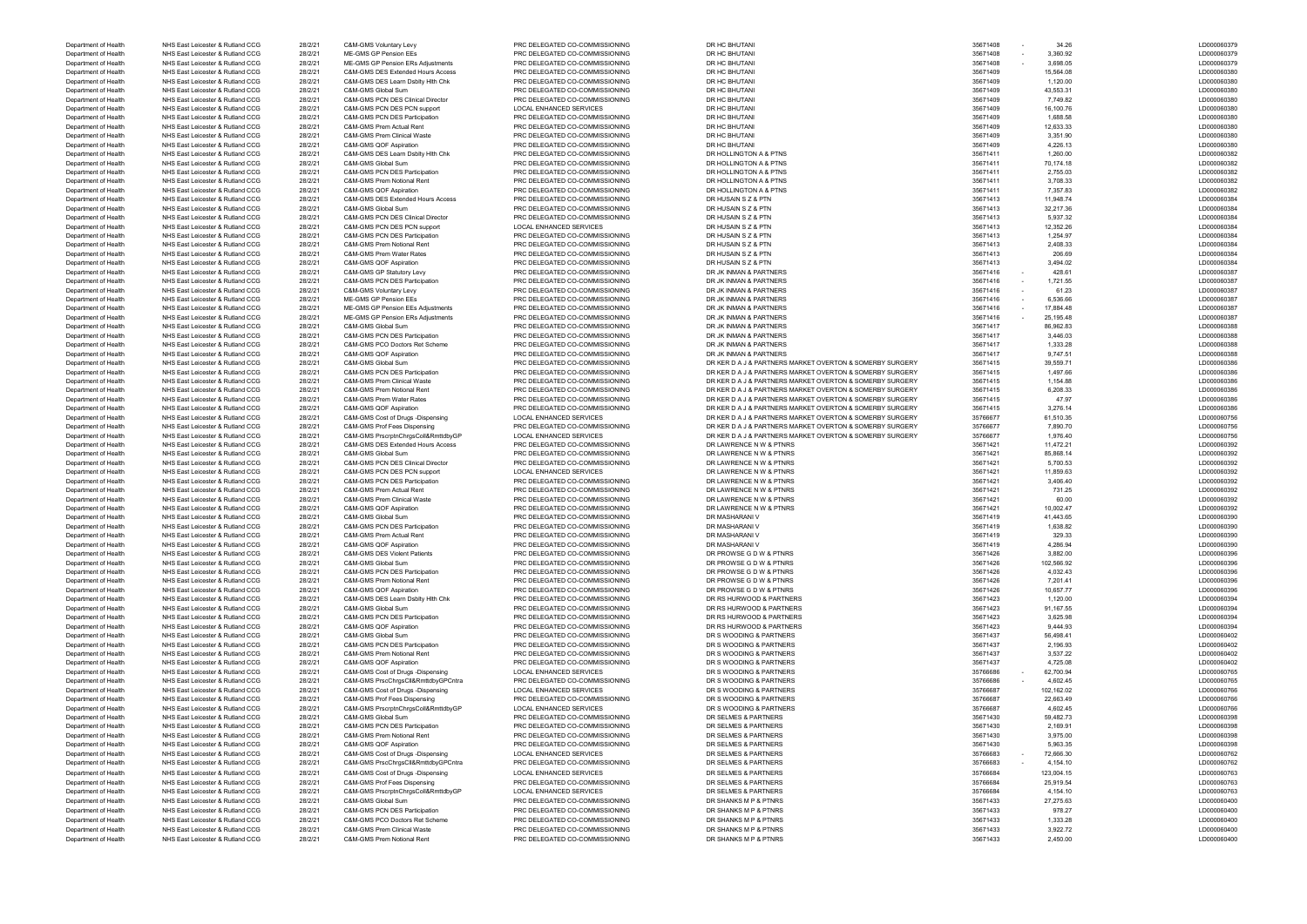| Department of Health | NHS East Leicester & Rutland CCG | 28/2/21 | C&M-GMS Global Sum                              | PRC DELEGATED CO-COMMISSIONING             | DR T TOBIN & PARTNERS T/A BUSHLOE SURGERY       | 35671452 | 80,262.58                                     |              | LD000060412        |
|----------------------|----------------------------------|---------|-------------------------------------------------|--------------------------------------------|-------------------------------------------------|----------|-----------------------------------------------|--------------|--------------------|
| Department of Health | NHS East Leicester & Rutland CCG | 28/2/21 | C&M-GMS PCN DES Participation                   | PRC DELEGATED CO-COMMISSIONING             | DR T TOBIN & PARTNERS T/A BUSHLOE SURGERY       | 35671452 | 3,192.77                                      |              | LD000060412        |
| Department of Health | NHS East Leicester & Rutland CCG | 28/2/21 | C&M-GMS Prem Actual Rent                        | PRC DELEGATED CO-COMMISSIONING             | DR T TOBIN & PARTNERS T/A BUSHLOE SURGERY       | 35671452 | 100,650.00                                    |              | LD000060412        |
| Department of Health | NHS East Leicester & Rutland CCG | 28/2/21 | C&M-GMS QOF Aspiration                          | PRC DELEGATED CO-COMMISSIONING             | DR T TOBIN & PARTNERS T/A BUSHLOE SURGERY       | 35671452 | 11,109.89                                     |              | LD000060412        |
| Department of Health | NHS East Leicester & Rutland CCG | 28/2/21 | C&M-GMS Global Sum                              | PRC DELEGATED CO-COMMISSIONING             | DR WATSON H J & PARTNERS                        | 35671441 | 52,096.75                                     |              | LD000060404        |
| Department of Health | NHS East Leicester & Rutland CCG | 28/2/21 | C&M-GMS PCN DES Participation                   | PRC DELEGATED CO-COMMISSIONING             | DR WATSON H J & PARTNERS                        | 35671441 | 2,047.36                                      |              | LD000060404        |
| Department of Health | NHS East Leicester & Rutland CCG | 28/2/21 | C&M-GMS Prem Clinical Waste                     | PRC DELEGATED CO-COMMISSIONING             | DR WATSON H J & PARTNERS                        | 35671441 | 7,573.40                                      |              | LD000060404        |
|                      |                                  |         |                                                 |                                            |                                                 |          |                                               |              |                    |
| Department of Health | NHS East Leicester & Rutland CCG | 28/2/21 | C&M-GMS Prem Notional Rent                      | PRC DELEGATED CO-COMMISSIONING             | DR WATSON H J & PARTNERS                        | 35671441 | 4,141.67                                      |              | LD000060404        |
| Department of Health | NHS East Leicester & Rutland CCG | 28/2/21 | C&M-GMS Prem Water Rates                        | PRC DELEGATED CO-COMMISSIONING             | DR WATSON H J & PARTNERS                        | 35671441 | 634.18                                        |              | LD000060404        |
| Department of Health | NHS East Leicester & Rutland CCG | 28/2/21 | C&M-GMS QOF Aspiration                          | PRC DELEGATED CO-COMMISSIONING             | DR WATSON H J & PARTNERS                        | 35671441 | 5,966.65                                      |              | LD000060404        |
| Department of Health | NHS East Leicester & Rutland CCG | 28/2/21 | <b>Hcare Srv Rec NHS Trust</b>                  | AMBULANCE SERVICES                         | EAST MIDLANDS AMBULANCE SERVICE NHS TRUST       | 35635685 | 883,306.00                                    |              | RX903WMAR2         |
| Department of Health | NHS East Leicester & Rutland CCG | 28/2/21 | Other Gen Supplies & Srv                        | LOCAL ENHANCED SERVICES                    | <b>EMPINGHAM MEDICAL CENTRE</b>                 | 35505777 | 103,722.00                                    | 878 6779 33  | <b>INV0301</b>     |
| Department of Health | NHS East Leicester & Rutland CCG | 28/2/21 | Other Gen Supplies & Srv                        | LOCAL ENHANCED SERVICES                    | FOREST HOUSE MEDICAL CENTRE                     | 35610615 | 28,520.10                                     |              | 2021S106FHMC       |
| Department of Health | NHS East Leicester & Rutland CCG | 28/2/21 | C&M-GMS Global Sum                              | PRC DELEGATED CO-COMMISSIONING             | FOREST HOUSE MEDICAL CENTRE                     | 35677360 | 101,992.82                                    |              | LD000060408        |
| Department of Health | NHS East Leicester & Rutland CCG | 28/2/21 | <b>C&amp;M-GMS PCN DES Participation</b>        | PRC DELEGATED CO-COMMISSIONING             | FOREST HOUSE MEDICAL CENTRE                     | 35677360 | 3,969.20                                      |              | LD000060408        |
| Department of Health | NHS East Leicester & Rutland CCG | 28/2/21 | C&M-GMS PCO Locum Sickness                      | PRC DELEGATED CO-COMMISSIONING             | FOREST HOUSE MEDICAL CENTRE                     | 35677360 | 3,202.62                                      |              | LD000060408        |
| Department of Health | NHS East Leicester & Rutland CCG | 28/2/21 | C&M-GMS Prem Actual Rent                        | PRC DELEGATED CO-COMMISSIONING             | FOREST HOUSE MEDICAL CENTRE                     | 35677360 | 9,150.00                                      |              | LD000060408        |
|                      |                                  |         |                                                 |                                            |                                                 |          |                                               |              |                    |
| Department of Health | NHS East Leicester & Rutland CCG | 28/2/21 | C&M-GMS Prem Notional Rent                      | PRC DELEGATED CO-COMMISSIONING             | FOREST HOUSE MEDICAL CENTRE                     | 35677360 | 4,416.67                                      |              | LD000060408        |
| Department of Health | NHS East Leicester & Rutland CCG | 28/2/21 | <b>C&amp;M-GMS QOF Aspiration</b>               | PRC DELEGATED CO-COMMISSIONING             | FOREST HOUSE MEDICAL CENTRE                     | 35677360 | 11,574.30                                     |              | LD000060408        |
| Department of Health | NHS East Leicester & Rutland CCG | 28/2/21 | Hcare Srv Rec NHS Trust                         | <b>ACUTE COMMISSIONING</b>                 | GEORGE ELIOT HOSPITAL NHS TRUST                 | 35635694 | 45,690.00                                     | GB 654922420 | RLT03WMAR2         |
| Department of Health | NHS East Leicester & Rutland CCG | 28/2/21 | C&M-GMS DES Learn Dsblty Hlth Chk               | PRC DELEGATED CO-COMMISSIONING             | <b>GLENFIELD SURGERY (THE)</b>                  | 35671456 | 140.00                                        |              | LD000060414        |
| Department of Health | NHS East Leicester & Rutland CCG | 28/2/21 | C&M-GMS Global Sum                              | PRC DELEGATED CO-COMMISSIONING             | <b>GLENFIELD SURGERY (THE)</b>                  | 35671456 | 100,358.66                                    |              | LD000060414        |
| Department of Health | NHS East Leicester & Rutland CCG | 28/2/21 | C&M-GMS PCN DES Participation                   | PRC DELEGATED CO-COMMISSIONING             | <b>GLENFIELD SURGERY (THE)</b>                  | 35671456 | 3,927.46                                      |              | LD000060414        |
| Department of Health | NHS East Leicester & Rutland CCG | 28/2/21 | C&M-GMS PCO Recruitmt & Retn                    | PRC DELEGATED CO-COMMISSIONING             | <b>GLENFIELD SURGERY (THE)</b>                  | 35671456 | 18,434.75                                     |              | LD000060414        |
|                      |                                  |         |                                                 |                                            |                                                 |          |                                               |              |                    |
| Department of Health | NHS East Leicester & Rutland CCG | 28/2/21 | C&M-GMS Prem Notional Rent                      | PRC DELEGATED CO-COMMISSIONING             | <b>GLENFIELD SURGERY (THE)</b>                  | 35671456 | 8,321.83                                      |              | LD000060414        |
| Department of Health | NHS East Leicester & Rutland CCG | 28/2/21 | C&M-GMS QOF Aspiration                          | PRC DELEGATED CO-COMMISSIONING             | <b>GLENFIELD SURGERY (THE)</b>                  | 35671456 | 9,939.21                                      |              | LD000060414        |
| Department of Health | NHS East Leicester & Rutland CCG | 28/2/21 | ME - GMS GP Prior Year ERs                      | PRC DELEGATED CO-COMMISSIONING             | <b>GLENFIELD SURGERY (THE)</b>                  | 35671456 | 71.17                                         |              | LD000060414        |
| Department of Health | NHS East Leicester & Rutland CCG | 28/2/21 | ME-GMS GP Prior Year EEs                        | PRC DELEGATED CO-COMMISSIONING             | <b>GLENFIELD SURGERY (THE)</b>                  | 35671456 | 47.28                                         |              | LD000060414        |
| Department of Health | NHS East Leicester & Rutland CCG | 28/2/21 | Clinical&Medical-Independent Sector             | Learning Difficulties - S117               | <b>HESLEY GROUP</b>                             | 35655557 | 30,490.60                                     | 873252027    | <b>EA58</b>        |
| Department of Health | NHS East Leicester & Rutland CCG | 28/2/21 | Apprenticeship Levy Payable                     | <b>BALANCE SHEET</b>                       | <b>HMRC</b>                                     | 35653302 | 259.00                                        | 654457614    | 120PY005699782110  |
|                      | NHS East Leicester & Rutland CCG | 28/2/21 | Income tax <1Yr                                 | <b>BALANCE SHEET</b>                       | <b>HMRC</b>                                     | 35653302 | 40,908.00                                     | 654457614    | 120PY005699782110  |
| Department of Health |                                  |         |                                                 |                                            |                                                 |          |                                               |              |                    |
| Department of Health | NHS East Leicester & Rutland CCG | 28/2/21 | Income tax <1Yr-Student Loans                   | <b>BALANCE SHEET</b>                       | <b>HMRC</b>                                     | 35653302 | 1,057.00                                      | 654457614    | 120PY005699782110  |
| Department of Health | NHS East Leicester & Rutland CCG | 28/2/21 | National Insurance < 1 vr-NI- ERS               | <b>BALANCE SHEET</b>                       | <b>HMRC</b>                                     | 35653302 | 32,548.34                                     | 654457614    | 120PY005699782110  |
| Department of Health | NHS East Leicester & Rutland CCG | 28/2/21 | National Insurance < 1 yr-NI-EES                | <b>BALANCE SHEET</b>                       | <b>HMRC</b>                                     | 35653302 | 24,510.90                                     | 654457614    | 120PY005699782110  |
| Department of Health | NHS East Leicester & Rutland CCG | 28/2/21 | Statutory Mat Pay < 1 yr                        | <b>BALANCE SHEET</b>                       | <b>HMRC</b>                                     | 35653302 | 556.40                                        | 654457614    | 120PY005699782110  |
| Department of Health | NHS East Leicester & Rutland CCG | 28/2/21 | Cont Care-Learning Disab(<65)                   | CHC ADULT FULLY FUNDED                     | HOME FROM HOME CARE LTD                         | 35701176 | 26,634.08                                     |              | PA10140722FEB21554 |
| Department of Health | NHS East Leicester & Rutland CCG | 28/2/21 | C&M-GMS Global Sum                              | PRC DELEGATED CO-COMMISSIONING             | HUSBANDS BOSWORTH SURGERY                       | 35671444 | 33,438.34                                     |              | LD000060406        |
|                      | NHS East Leicester & Rutland CCG |         | C&M-GMS PCN DES Participation                   |                                            | HUSBANDS BOSWORTH SURGERY                       | 35671444 | 1,240.82                                      |              |                    |
| Department of Health |                                  | 28/2/21 |                                                 | PRC DELEGATED CO-COMMISSIONING             |                                                 |          |                                               |              | LD000060406        |
| Department of Health | NHS East Leicester & Rutland CCG | 28/2/21 | C&M-GMS Prem Actual Rent                        | PRC DELEGATED CO-COMMISSIONING             | HUSBANDS BOSWORTH SURGERY                       | 35671444 | 154.00                                        |              | LD000060406        |
| Department of Health | NHS East Leicester & Rutland CCG | 28/2/21 | C&M-GMS Prem Notional Rent                      | PRC DELEGATED CO-COMMISSIONING             | HUSBANDS BOSWORTH SURGERY                       | 35671444 | 3,371.47                                      |              | LD000060406        |
| Department of Health | NHS East Leicester & Rutland CCG | 28/2/21 | C&M-GMS QOF Aspiration                          | PRC DELEGATED CO-COMMISSIONING             | HUSBANDS BOSWORTH SURGERY                       | 35671444 | 3,068.20                                      |              | LD000060406        |
| Department of Health | NHS East Leicester & Rutland CCG | 28/2/21 | C&M-GMS Cost of Drugs -Dispensing               | LOCAL ENHANCED SERVICES                    | HUSBANDS BOSWORTH SURGERY                       | 35766689 | 49.600.93                                     |              | LD000060768        |
| Department of Health | NHS East Leicester & Rutland CCG | 28/2/21 | C&M-GMS PrscChrgsCll&RmttdbyGPCntra             | PRC DELEGATED CO-COMMISSIONING             | HUSBANDS BOSWORTH SURGERY                       | 35766689 | 2,589.45                                      |              | LD000060768        |
| Department of Health | NHS East Leicester & Rutland CCG | 28/2/21 | C&M-GMS Cost of Drugs -Dispensing               | LOCAL ENHANCED SERVICES                    | HUSBANDS BOSWORTH SURGERY                       | 35766690 | 85,961.51                                     |              | LD000060769        |
| Department of Health | NHS East Leicester & Rutland CCG | 28/2/21 | C&M-GMS Prof Fees Dispensing                    | PRC DELEGATED CO-COMMISSIONING             | HUSBANDS BOSWORTH SURGERY                       | 35766690 | 18,478.16                                     |              | LD000060769        |
|                      |                                  |         |                                                 |                                            |                                                 |          |                                               |              |                    |
| Department of Health | NHS East Leicester & Rutland CCG | 28/2/21 | C&M-GMS PrscrptnChrgsColl&RmttdbyGP             | LOCAL ENHANCED SERVICES                    | HUSBANDS BOSWORTH SURGERY                       | 35766690 | 2,589.45                                      |              | LD000060769        |
| Department of Health | NHS East Leicester & Rutland CCG | 28/2/21 | C&M-GMS Prem Clinical Waste                     | PRC DELEGATED CO-COMMISSIONING             | INITIAL MEDICAL SERVICES LTD                    | 35748517 | 38,651.21                                     | 209918933    | 33770476           |
| Department of Health | NHS East Leicester & Rutland CCG | 28/2/21 | Hoare Srv Rec Fdtn Trust-Contract Cost per Case | ACUTE COMMISSIONING                        | KETTERING GENERAL HOSPITAL NHS FOUNDATION TRUST | 35635719 | 966,234.00                                    | 654926604    | RNQ03WMAR21        |
| Department of Health | NHS East Leicester & Rutland CCG | 28/2/21 | C&M-GMS DES Extended Hours Access               | PRC DELEGATED CO-COMMISSIONING             | LATHAM HOUSE MEDICAL PRACTICE                   | 35677353 | 8,610.70<br>$\sim$                            |              | LD000060369        |
| Department of Health | NHS East Leicester & Rutland CCG | 28/2/21 | C&M-GMS GP Statutory Levy                       | PRC DELEGATED CO-COMMISSIONING             | LATHAM HOUSE MEDICAL PRACTICE                   | 35677353 | 1,249.50                                      |              | LD000060369        |
| Department of Health | NHS East Leicester & Rutland CCG | 28/2/21 | C&M-GMS PCN DES Clinical Director               | PRC DELEGATED CO-COMMISSIONING             | LATHAM HOUSE MEDICAL PRACTICE                   | 35677353 | 4.287.54<br>$\sim$ $-$                        |              | LD000060369        |
| Department of Health | NHS East Leicester & Rutland CCG | 28/2/21 |                                                 | <b>LOCAL ENHANCED SERVICES</b>             | LATHAM HOUSE MEDICAL PRACTICE                   | 35677353 | 8.907.63<br><b>Contract Contract Contract</b> |              | LD000060369        |
|                      |                                  |         | C&M-GMS PCN DES PCN support                     |                                            |                                                 |          |                                               |              |                    |
| Department of Health | NHS East Leicester & Rutland CCG | 28/2/21 | <b>C&amp;M-GMS PCN DES Participation</b>        | PRC DELEGATED CO-COMMISSIONING             | LATHAM HOUSE MEDICAL PRACTICE                   | 35677353 | 5,024.58                                      |              | LD000060369        |
| Department of Health | NHS East Leicester & Rutland CCG | 28/2/21 | <b>C&amp;M-GMS Voluntary Levy</b>               | PRC DELEGATED CO-COMMISSIONING             | LATHAM HOUSE MEDICAL PRACTICE                   | 35677353 | 178.50                                        |              | LD000060369        |
| Department of Health | NHS East Leicester & Rutland CCG | 28/2/21 | ME-GMS GP Pension EEs                           | PRC DELEGATED CO-COMMISSIONING             | LATHAM HOUSE MEDICAL PRACTICE                   | 35677353 | 18,456.04                                     |              | LD000060369        |
| Department of Health | NHS East Leicester & Rutland CCG | 28/2/21 | ME-GMS GP Pension ERs Adiustments               | PRC DELEGATED CO-COMMISSIONING             | LATHAM HOUSE MEDICAL PRACTICE                   | 35677353 | 19,429.54                                     |              | LD000060369        |
| Department of Health | NHS East Leicester & Rutland CCG | 28/2/21 | C&M-GMS DES Extended Hours Access               | PRC DELEGATED CO-COMMISSIONING             | LATHAM HOUSE MEDICAL PRACTICE                   | 35677354 | 17,233.28                                     |              | LD000060370        |
| Department of Health | NHS East Leicester & Rutland CCG | 28/2/21 | C&M-GMS DES Learn Dsblty Hith Chk               | PRC DELEGATED CO-COMMISSIONING             | LATHAM HOUSE MEDICAL PRACTICE                   | 35677354 | 560.00                                        |              | LD000060370        |
| Department of Health | NHS East Leicester & Rutland CCG | 28/2/21 | C&M-GMS Global Sum                              | PRC DELEGATED CO-COMMISSIONING             | LATHAM HOUSE MEDICAL PRACTICE                   | 35677354 | 256,331.20                                    |              | LD000060370        |
| Department of Health | NHS East Leicester & Rutland CCG |         | C&M-GMS PCN DES Clinical Director               | PRC DELEGATED CO-COMMISSIONING             | LATHAM HOUSE MEDICAL PRACTICE                   | 35677354 | 8,563.20                                      |              | LD000060370        |
|                      |                                  | 28/2/21 |                                                 |                                            |                                                 |          |                                               |              |                    |
| Department of Health | NHS East Leicester & Rutland CCG | 28/2/21 | C&M-GMS PCN DES PCN support                     | LOCAL ENHANCED SERVICES                    | LATHAM HOUSE MEDICAL PRACTICE                   | 35677354 | 17,815.26                                     |              | LD000060370        |
| Department of Health | NHS East Leicester & Rutland CCG | 28/2/21 | C&M-GMS PCN DES Participation                   | PRC DELEGATED CO-COMMISSIONING             | LATHAM HOUSE MEDICAL PRACTICE                   | 35677354 | 10,057.72                                     |              | LD000060370        |
| Department of Health | NHS East Leicester & Rutland CCG | 28/2/21 | C&M-GMS PCO Doctors Ret Scheme                  | PRC DELEGATED CO-COMMISSIONING             | LATHAM HOUSE MEDICAL PRACTICE                   | 35677354 | 1,333.28                                      |              | LD000060370        |
| Department of Health | NHS East Leicester & Rutland CCG | 28/2/21 | C&M-GMS PCO Recruitmt & Retn                    | PRC DELEGATED CO-COMMISSIONING             | LATHAM HOUSE MEDICAL PRACTICE                   | 35677354 | 8,052.94                                      |              | LD000060370        |
| Department of Health | NHS East Leicester & Rutland CCG | 28/2/21 | C&M-GMS Prem Clinical Waste                     | PRC DELEGATED CO-COMMISSIONING             | LATHAM HOUSE MEDICAL PRACTICE                   | 35677354 | 5,305.14                                      |              | LD000060370        |
| Department of Health | NHS East Leicester & Rutland CCG | 28/2/21 | C&M-GMS Prem Notional Rent                      | PRC DELEGATED CO-COMMISSIONING             | LATHAM HOUSE MEDICAL PRACTICE                   | 35677354 | 22,330.42                                     |              | LD000060370        |
| Department of Health | NHS East Leicester & Rutland CCG |         | C&M-GMS Prem Water Rates                        | PRC DELEGATED CO-COMMISSIONING             | LATHAM HOUSE MEDICAL PRACTICE                   | 35677354 | 1,178.28                                      |              | LD000060370        |
|                      |                                  | 28/2/21 |                                                 |                                            |                                                 |          |                                               |              |                    |
| Department of Health | NHS East Leicester & Rutland CCG | 28/2/21 | C&M-GMS QOF Aspiration                          | PRC DELEGATED CO-COMMISSIONING             | LATHAM HOUSE MEDICAL PRACTICE                   | 35677354 | 30,299.07                                     |              | LD000060370        |
| Department of Health | NHS East Leicester & Rutland CCG | 28/2/21 | Clinical&Medical-Othe Public Sector             | COMMISSIONING - NON ACUTE                  | LEICESTERSHIRE COUNTY COUNCIL                   | 35558218 | 1,762,452.00                                  | 115337102    | 100015245          |
| Department of Health | NHS East Leicester & Rutland CCG | 28/2/21 | Cont Care- Adult 100% Fully Funded              | CHC ADULT FULLY FUNDED                     | LEICESTERSHIRE COUNTY COUNCIL                   | 35774877 | 488,904.00                                    | 115337102    | 100010804          |
| Department of Health | NHS East Leicester & Rutland CCG | 28/2/21 | Cont Care- Adult 100% Fully Funded              | CHC ADULT FULLY FUNDED                     | LEICESTERSHIRE COUNTY COUNCIL                   | 35774890 | 439,257.00                                    | 115337102    | 100016189          |
| Department of Health | NHS East Leicester & Rutland CCG | 28/2/21 | Cont Care- Adult 100% Fully Funded              | CHC ADULT FULLY FUNDED                     | LEICESTERSHIRE COUNTY COUNCIL                   | 35788417 | 25,222.61                                     | 115337102    | 100010458          |
| Department of Health | NHS East Leicester & Rutland CCG | 28/2/21 | Cont Care-Learning Disab(65+)                   | ADULT JOINT FUNDED CONTINUING CARE         | LEICESTERSHIRE COUNTY COUNCIL                   | 35804137 | 9,041.05                                      | 115337102    | 100018992          |
|                      |                                  |         |                                                 |                                            |                                                 | 35804137 | 17,577.67                                     | 115337102    |                    |
| Department of Health | NHS East Leicester & Rutland CCG | 28/2/21 | Cont Care-Learning Disab(65+)                   | CHC ADULT FULLY FUNDED                     | LEICESTERSHIRE COUNTY COUNCIL                   |          |                                               |              | 100018992          |
| Department of Health | NHS East Leicester & Rutland CCG | 28/2/21 | Cont Care-Learning Disab(<65)                   | ADULT JOINT FUNDED CONTINUING CARE         | LEICESTERSHIRE COUNTY COUNCIL                   | 35804137 | 132,047.98                                    | 115337102    | 100018992          |
| Department of Health | NHS East Leicester & Rutland CCG | 28/2/21 | Cont Care-Learning Disab(<65)                   | CHC ADULT FULLY FUNDED                     | LEICESTERSHIRE COUNTY COUNCIL                   | 35804137 | 435,000.30                                    | 115337102    | 100018992          |
| Department of Health | NHS East Leicester & Rutland CCG | 28/2/21 | Hcare Srv Rec NHS Trust                         | MENTAL HEALTH CONTRACTS                    | LEICESTERSHIRE PARTNERSHIP NHS TRUST            | 35635700 | 6,745,248.00                                  | 654969872    | RT503WMAR2         |
| Department of Health | NHS East Leicester & Rutland CCG | 28/2/21 | Hcare Srv Rec NHS Trust-Non Contract            | MENTAL HEALTH CONTRACTS                    | LEICESTERSHIRE PARTNERSHIP NHS TRUST            | 35635732 | 185,825.17                                    | 654969872    | RT503MAR21MHIS     |
| Department of Health | NHS East Leicester & Rutland CCG | 28/2/21 | Clinical&Medical-Independent Sector             | PLANNED CARE                               | LLR PROVIDER CO LTD                             | 35616928 | 151,280.00                                    |              | 1029               |
| Department of Health | NHS East Leicester & Rutland CCG | 28/2/21 | Charges from CSU                                | ADMINISTRATION & BUSINESS SUPPORT          | NHS MIDLANDS AND LANCASHIRE CSU                 | 35552918 | 62,698.57                                     | GB 654442045 | 7312319195         |
|                      |                                  |         |                                                 |                                            |                                                 |          |                                               |              |                    |
| Department of Health | NHS East Leicester & Rutland CCG | 28/2/21 | Charges from CSU                                | CONTINUING HEALTHCARE ASSESSMENT & SUPPORT | NHS MIDLANDS AND LANCASHIRE CSU                 | 35552918 | 75,485.25                                     | GB 654442045 | 7312319195         |
| Department of Health | NHS East Leicester & Rutland CCG | 28/2/21 | Computer Software/License                       | LOCAL ENHANCED SERVICES                    | NHS MIDLANDS AND LANCASHIRE CSU                 | 35552918 | 2,920.00                                      | GB 654442045 | 7312319195         |
| Department of Health | NHS East Leicester & Rutland CCG | 28/2/21 | <b>Training Expenses</b>                        | <b>GP FORWARD VIEW</b>                     | NORTH CHARNWOOD GP COMMUNITY NETWORK LTD        | 35616927 | 219,000.00                                    |              | <b>INV0006</b>     |
| Department of Health | NHS East Leicester & Rutland CCG | 28/2/21 | Hcare Srv Rec Fdtn Trust-Contract Cost per Case | <b>ACUTE COMMISSIONING</b>                 | NORTH WEST ANGLIA NHS FOUNDATION TRUST          | 35635704 | 768,489.00                                    | GB654936110  | RGN03WMAR21        |
|                      |                                  |         |                                                 |                                            |                                                 |          |                                               |              |                    |